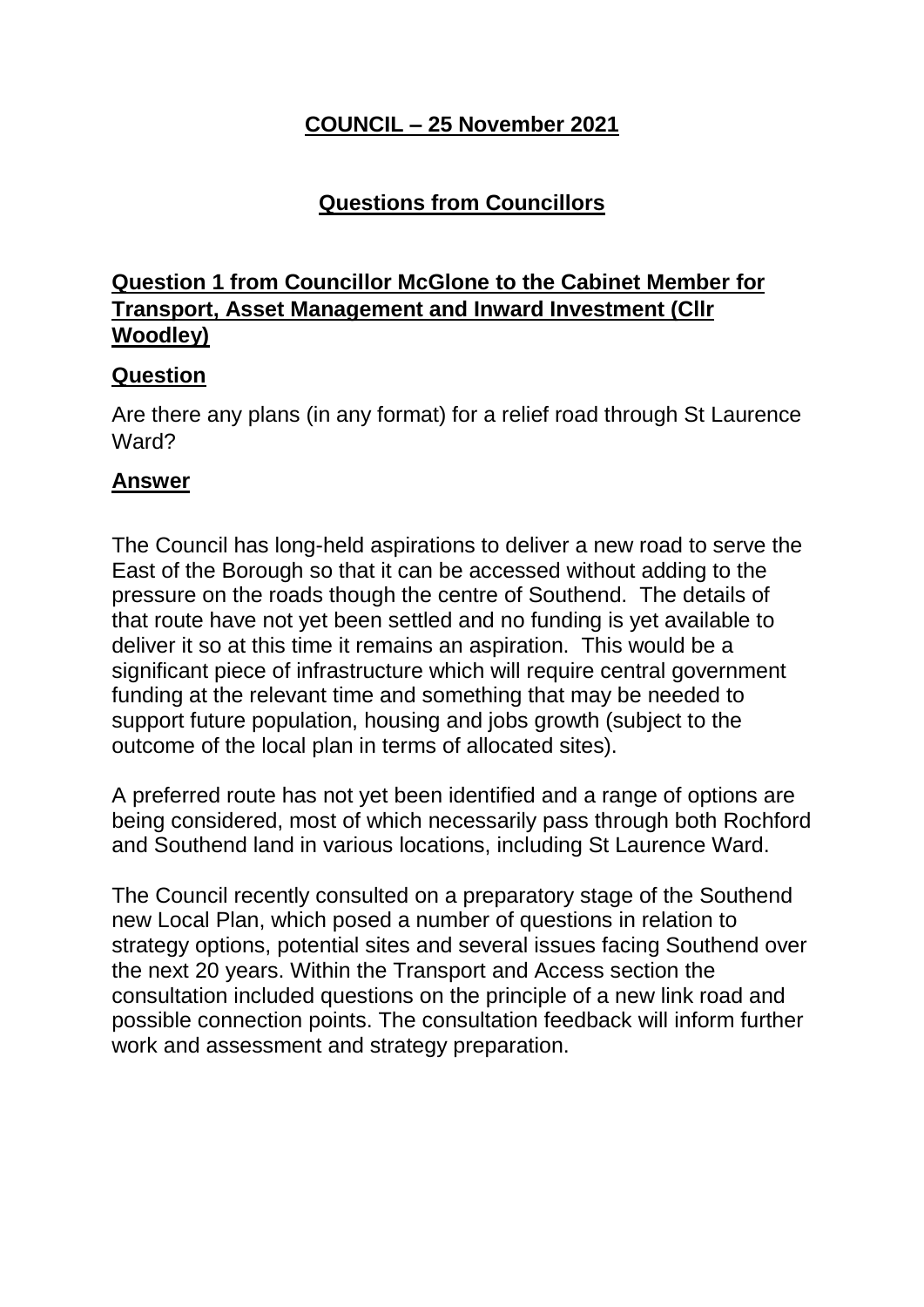#### **Question 2 from Councillor McGlone to the Cabinet Member for Environment, Culture, Tourism and Planning (Cllr Mulroney)**

## **Question**

Why was Sidmouth Play Area refurbished without any seating whatsoever?

## **Answer**

The refurbishment of the play area in Sidmouth Avenue has revitalised the facility for local people.

Unfortunately, this play area has historically experienced problems with unwanted congregations, which resulted in the bench in the play area being removed. Due to the previous issues with benches at this site, a new bench was not included in the refurbishment project.

Officers have confirmed that they will organise for a bench to be installed in the play area. However, this provision will need to be reviewed if antisocial congregations occur as a result of the bench.

## **Question 3 from Councillor Cowdrey to the Cabinet Member for Environment, Culture, Tourism and Planning (Cllr Mulroney)**

### **Question**

It has been brought to my attention that Sea Holly (Eryngium Maritimum) is growing on our foreshores, with a real increase in growth from Thorpe Bay right along the Esplanade. The established plants are now dropping seeds.

I am aware that this is a protected species of plant, proving protection for other more scarce foreshore plants such as Sea Sandwort and Sean **Bindweed.** 

Can the Cabinet Member please advise whether these plants are a naturally occurring phenomenon or whether they were originally planted as part of an alternative sea defence or other environmental strategy by the Council or other body?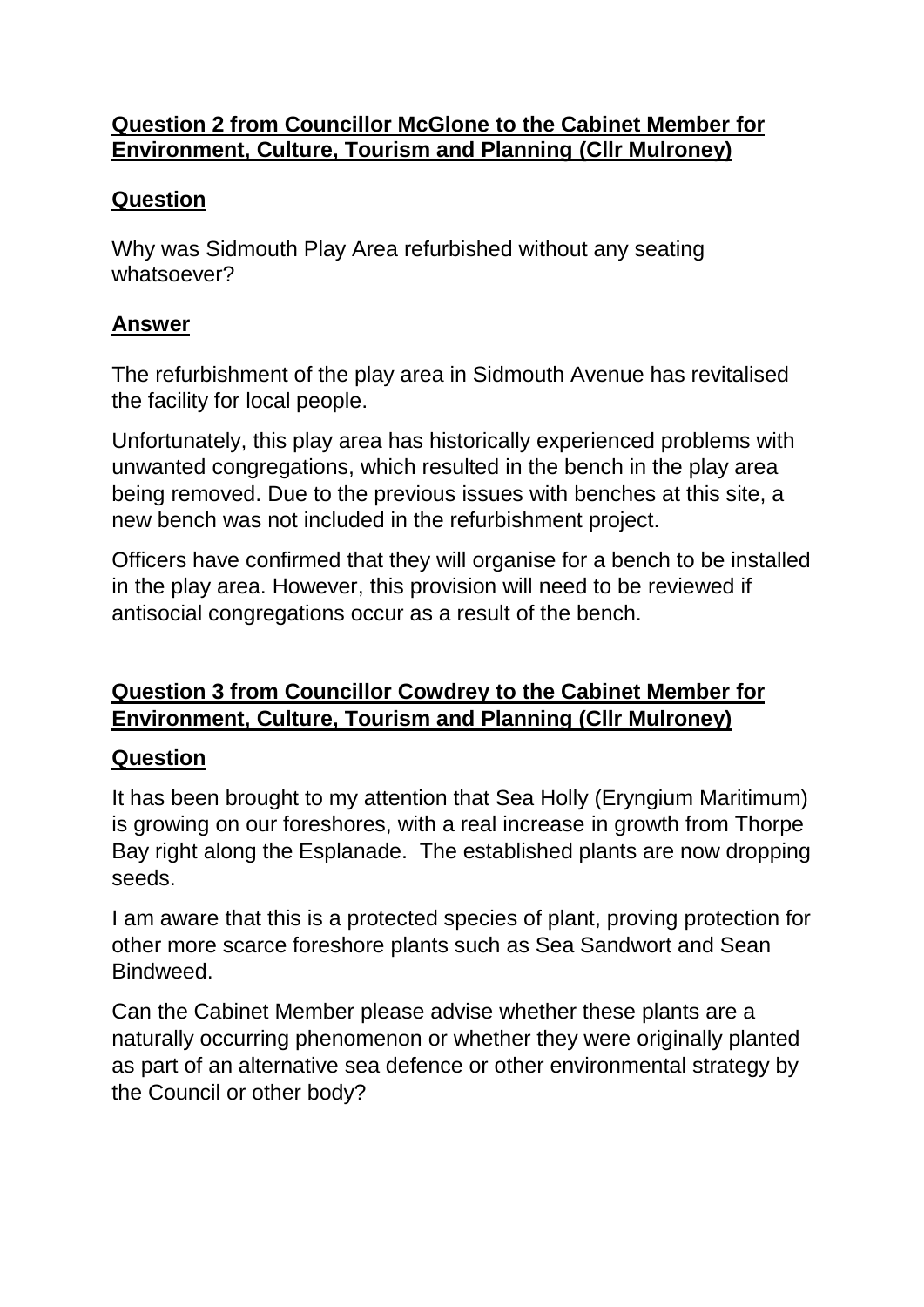Our foreshore is important to the borough for both tourism and biodiversity. The area has both national and international protected status due to its environmental significance. A recent survey of areas of our beaches found a number of coastal plants have been established, helping support birds and invertebrates.

The council has not undertaken any projects that have involved planting coastal plants for our sea defences. However, the coastal plants that have established on their own accord, are thought to be a benefit to coastal defences.

Although no planting has taken place, a current externally funded project, Sustainable and Resilient Coastal Cites (SARCC) is investigating taking a hybrid approach towards coastal engineering through the merging of traditional hard defences with green infrastructure; the pilot scheme will test the success of this approach.

# **Question 4 from Councillor Keith Evans to the Cabinet Member for Transport, Asset Management and Inward Investment (Cllr Woodley)**

# **Question**

Shortly after the current administration took control of the Council, due to the backlog of requests regarding highways projects and issues, and then the subsequent reorganisation of the highways department, it was announced that there was to be a two-year moratorium on any new parking or highways projects/issues being considered.

Can the Cabinet Member confirm when this moratorium was revoked?

# **Anwer**

The parking and highways service has a duty of care to ensure the highway is safe for its users. The moratorium was put in place (and is still in place) to ensure only schemes relating to safety were considered to enable the service to deal with the backlog of requests. All requests received by the service are triaged to understand the need for implementation.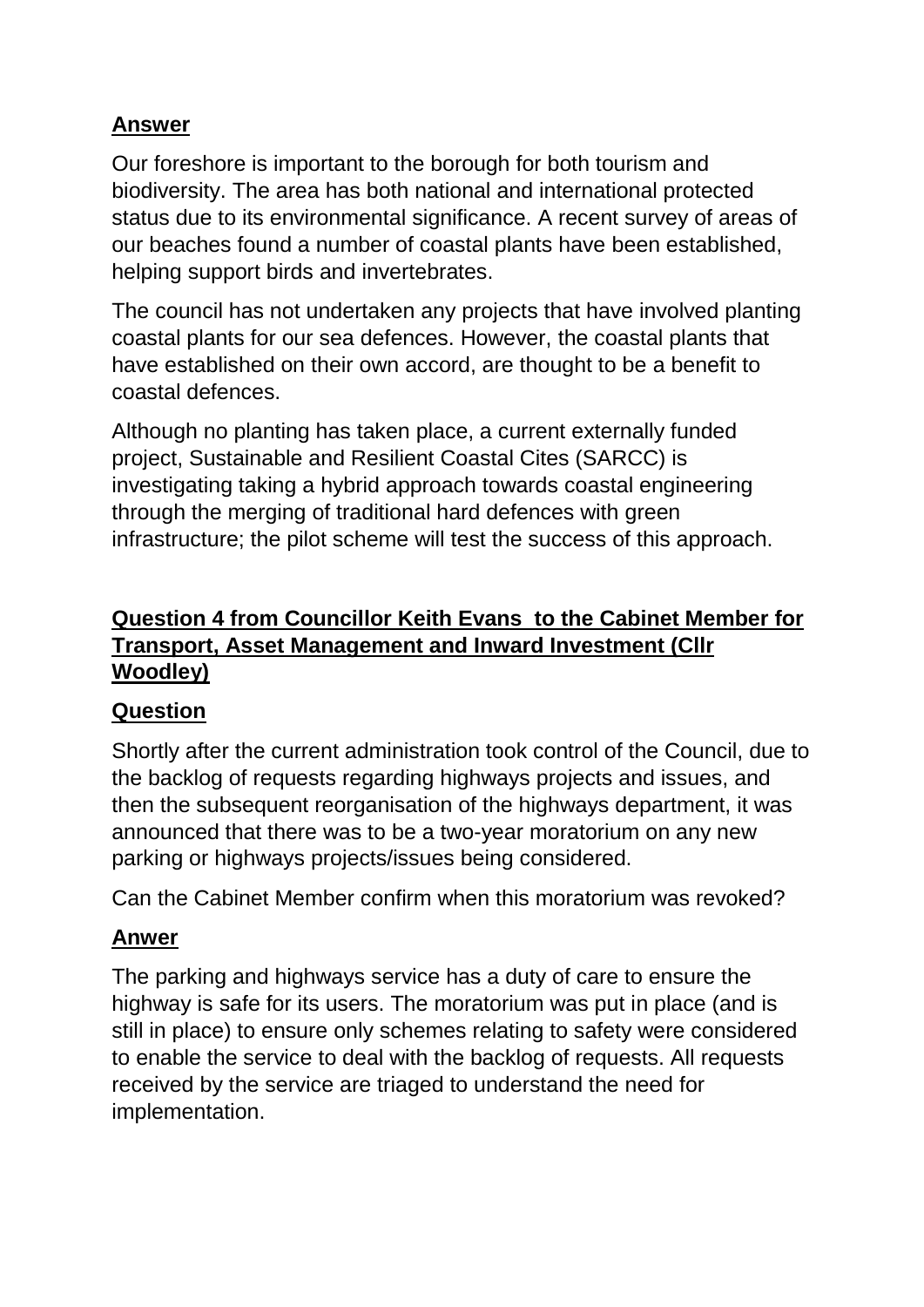#### **Question 5 from Councillor Keith Evans to the Cabinet Member for Transport, Asset Management and Inward Investment (Cllr Woodley)**

## **Question**

Could the Cabinet Member confirm the number of new schemes and requests made by Councillors that have been considered, which had not already been 'logged' and in the 'system', prior to the moratorium on parking and highways projects and issues being put in place?

## **Answer**

In May 2019 there were 77 outstanding schemes of those, 22 have now been moved into the junction protection programme. Of the remaining 55, 34 have been closed, 21 remain incomplete as of September 2021.

The service currently has 83 outstanding requests 40 of these on initial investigation are deemed to be non-safety requests and are not being progressed currently and 27 are deemed to be safety related which are now into the second stage of feasibility; with 16 still to be looked at.

There are currently 4 schemes still on the list from 2018, 17 from 2019, 12 from 2020 and to date 50 for 2021.

The service does not have any information on schemes that have not been logged or in the system.

# **Question 6 from Councillor Dear to the Cabinet Member for Children and Learning (Cllr Burton)**

### **Question**

At Full Council on 9<sup>th</sup> September 2021 the Cabinet Member for Children and Learning apologised for the debacle of the transfer of provider of the Council's Home to School (SEND) service. Six weeks on, we are still hearing of problems from numerous parents. Whilst his apology was welcome, parents want action.

When will this be sorted out?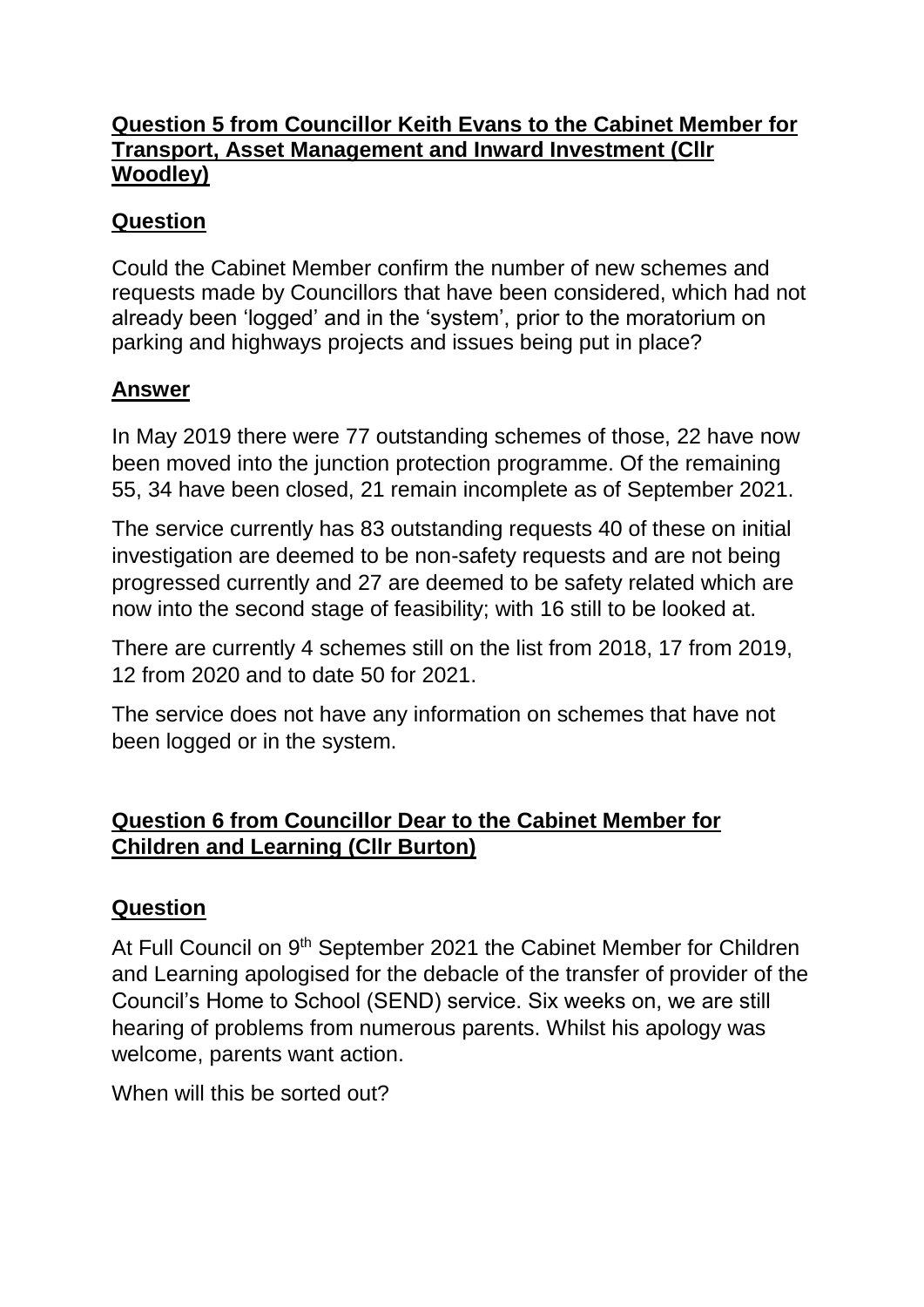Thank you for your questions, Councillors. As I stated at the last full council, we agreed that the initial transition from the previous provider to the new contract holder, Vecteo, was far from satisfactory, for which I then apologised. I absolutely recognise apologies without actions are meaningless, which is why I required officers within the council to work both directly with Vecteo staff, but also independently to monitor their actions that should be improving the arrangements for the majority of families and children.

These initial include regular daily reporting from Vecteo of any residual or new concerns raised by families including, where required. escalating these to the appropriate officer; greater consistency of staffing by Vecteo; ensuring all drivers and passenger assistants have a basic level of appropriate first aid training; and importantly establishing far better communication channels with both individual parents and the parents as a whole.

Whilst it is our understanding that there have been some improvements from the poor situation at the start of the contract, we also recognise that this is not a consistent picture for all families, and a small number of concerns continue to emerge.

As a result, we, as a council, in effect the "client" to the transport provider, are putting in place further and more robust measures to ensure that the improvements are felt for all families on a consistent basis. These latest measures include asking PWC to undertake a full audit of the contractual requirements placed upon Vecteo to ensure full compliance with the contract; further meetings of executive officers from the council with the parent company of Vecteo, London Hire; and if required bringing in additional senior management capacity to Vecteo to drive required improvements forward at the pace families rightly should expect.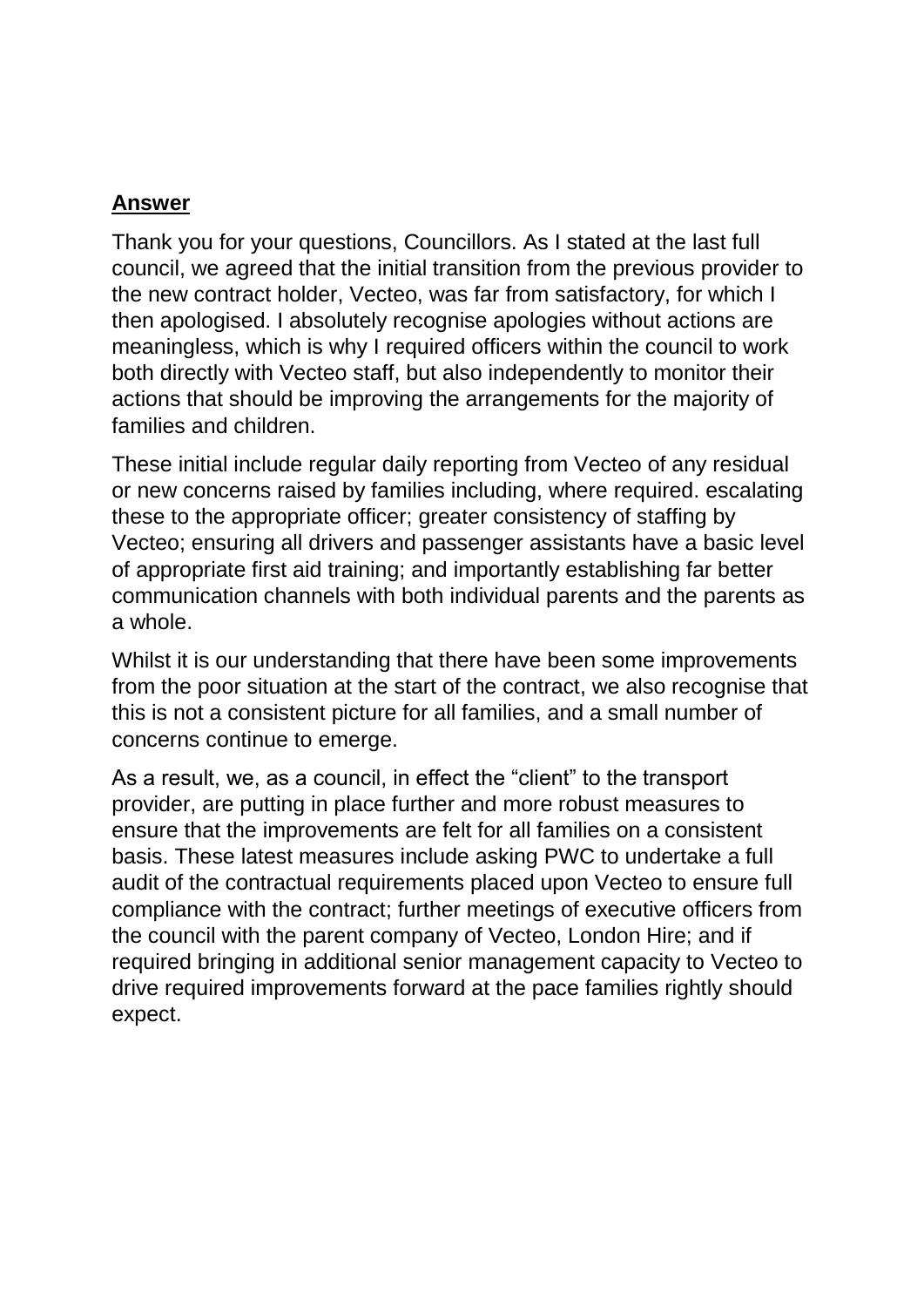### **Question 7 from Councillor Nelson to the Cabinet Member for Corporate Service and Performance Delivery (Cllr Collins)**

# **Question**

Could the Cabinet Member explain what went wrong in the two and a half years (between March 2019, the Cabinet decision to appoint Joint Venture Partner, and September 2021, the delayed commencement of the service) with the procurement, contractual obligations, and preparation for the delivery of the Council's Passenger Transport Service, in particular, that of the Home to School (SEND) service?

## **Answer**

Following the Council's decision to create a joint venture company an extensive procurement exercise was undertaken to select an appropriate private sector partner. London Hire Community Services Ltd were successful in their bid and Vecteo was formed. The Joint Venture took over the running of the services in March 2020 and continued to use predominantly the same supply chain of sub-contractors to undertake the physical transportation work.

In April 2021 Vecteo announced that it intended to self-deliver transport services to 3 of the busiest schools. The subcontractors were informed, and a tender process was undertaken for those areas that were not to be self-delivered. Where self-delivery was to be undertaken then TUPE discussions were entered into with the existing subcontractors. All subcontracts expired at the end of July 2021 and new ones came into operation in September 2021, as did the Vecteo self-delivery operation.

The vast majority of the issues experienced within the first 2 weeks were in the areas that Vecteo had decided to self-deliver. These problems were created by a variety of matters but the key ones being Lack of appropriately trained/qualified staff (caused by TUPE issues and the current national shortage of drivers/skilled staff) and the lack of engagement/communication with parents/careers (caused by Vecteo resources being deployed onto staff recruitment).

Other matters such as the global covid pandemic, and contractual delays earlier in the process certainly did not assist a smooth transition,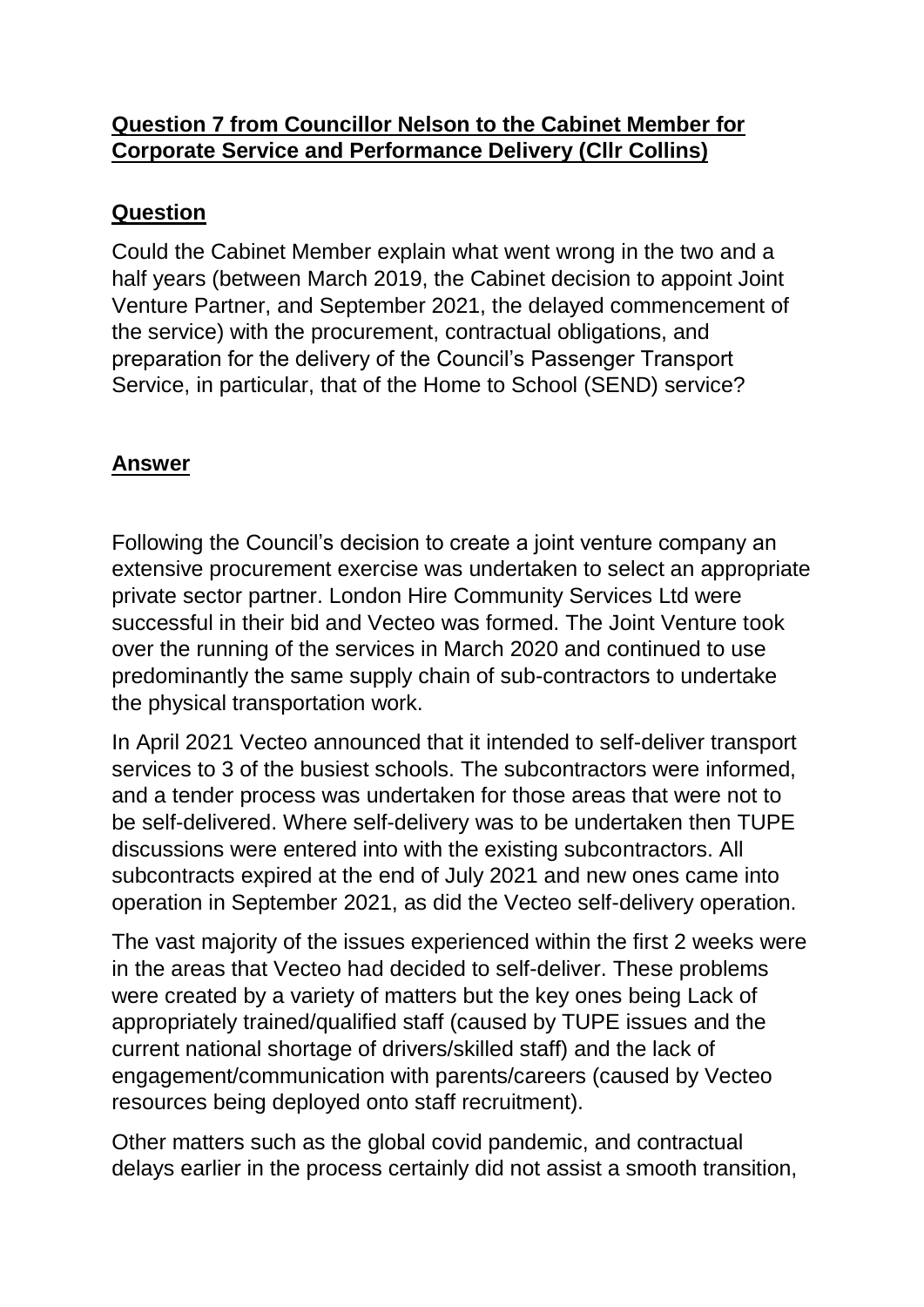but in themselves are not causes of the issues experienced. The lessons learnt review is due to be finished shortly and this will cover the matters in more detail.

The level of service delivered by Vecteo has significantly improved over recent weeks, but improvements are still required in certain areas, and we are working closely with them to ensure they are delivered.

# **Question 8 from Councillor Cox to the Cabinet Member for Children and Learning (Cllr Burton)**

## **Question**

At Full Council on 9<sup>th</sup> September 2021 the Cabinet Member for Children and Learning apologised for the debacle of the transfer of provider of the Council's Home to School (SEND) service. Six weeks on, we are still hearing of problems from numerous parents. Whilst his apology was welcome, parents want action.

When will this be sorted out?

### **Answer**

I refer to my answer in response to Question 6 from Councillor Dear.

## **Question 9 from Councillor Boyd to the Cabinet Member for Children and Learning (Cllr Burton)**

#### **Question**

At Full Council on 9<sup>th</sup> September 2021 the Cabinet Member for Children and Learning apologised for the debacle of the transfer of provider of the Council's Home to School service for SEND children and vulnerable adults. Six weeks on, we are still hearing of problems from numerous parents. Whilst his apology was welcome, parents would like action.

When will this be sorted out?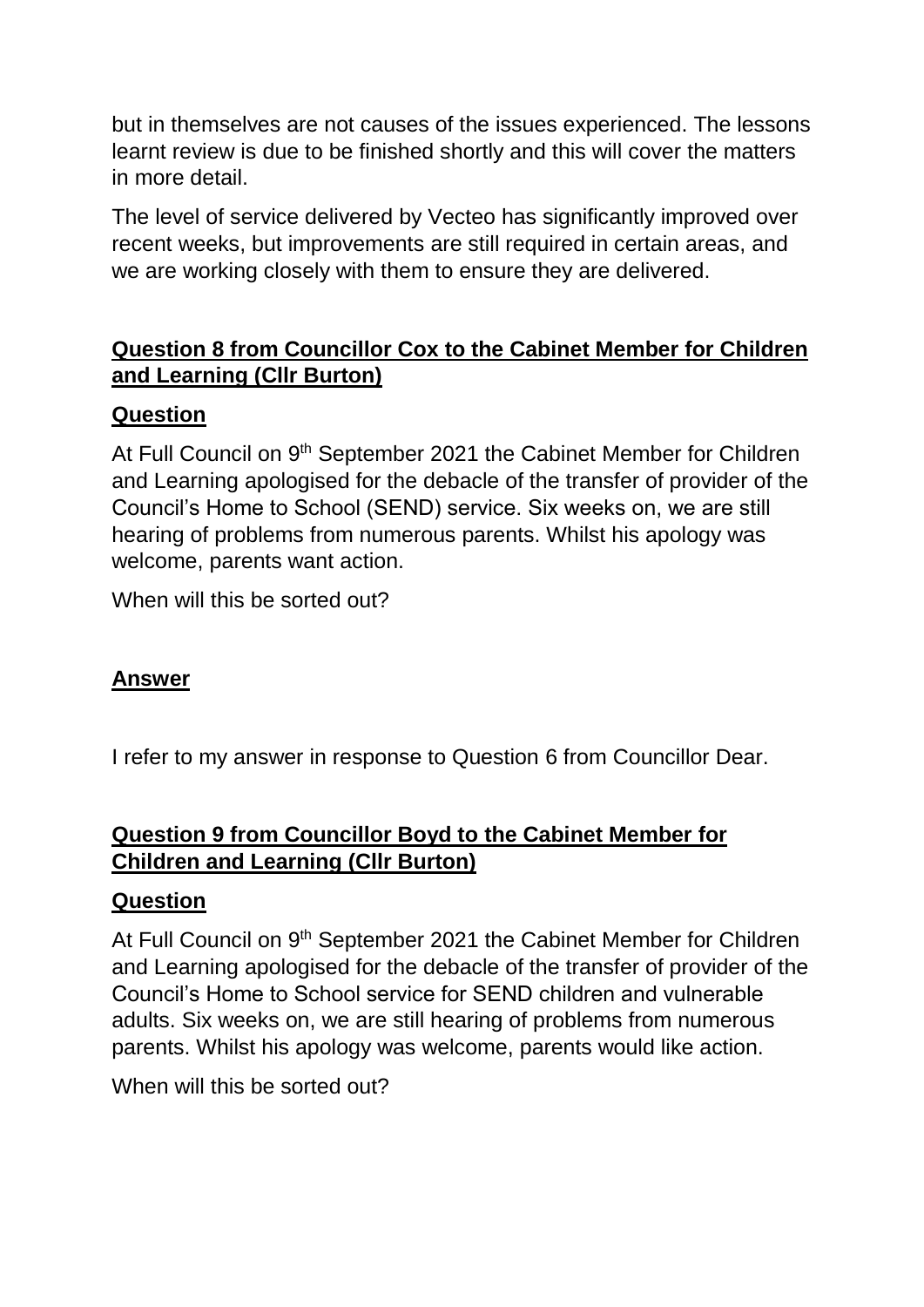I refer to my answer in response to Question 6 from Councillor Dear.

# **Question 10 from Councillor Nelson to the Cabinet Member for Children and Learning (Cllr Burton)**

#### **Question**

At Full Council on 9<sup>th</sup> September 2021 the Cabinet Member for Children and Learning apologised for the debacle of the transfer of provider of the Council's Home to School (SEND) service. Six weeks on, we are still hearing of problems from numerous parents. Whilst his apology was welcome, parents want action.

When will this be sorted out?

#### **Answer**

I refer to my answer in response to Question 6 from Councillor Dear.

### **Question 11 from Councillor Buck to the Cabinet Member for Children and Learning (Cllr Burton)**

#### **Question**

At Full Council on 9<sup>th</sup> September 2021 the Cabinet Member for Children & Learning apologised for the debacle of the transfer of provider of the Council's Home to School (SEND) service. Six weeks on, we are still hearing of problems from numerous parents. Whilst his apology was welcome, parents want action. When will this be sorted out?

#### **Answer**

I refer to my answer in response to Question 6 from Councillor Dear.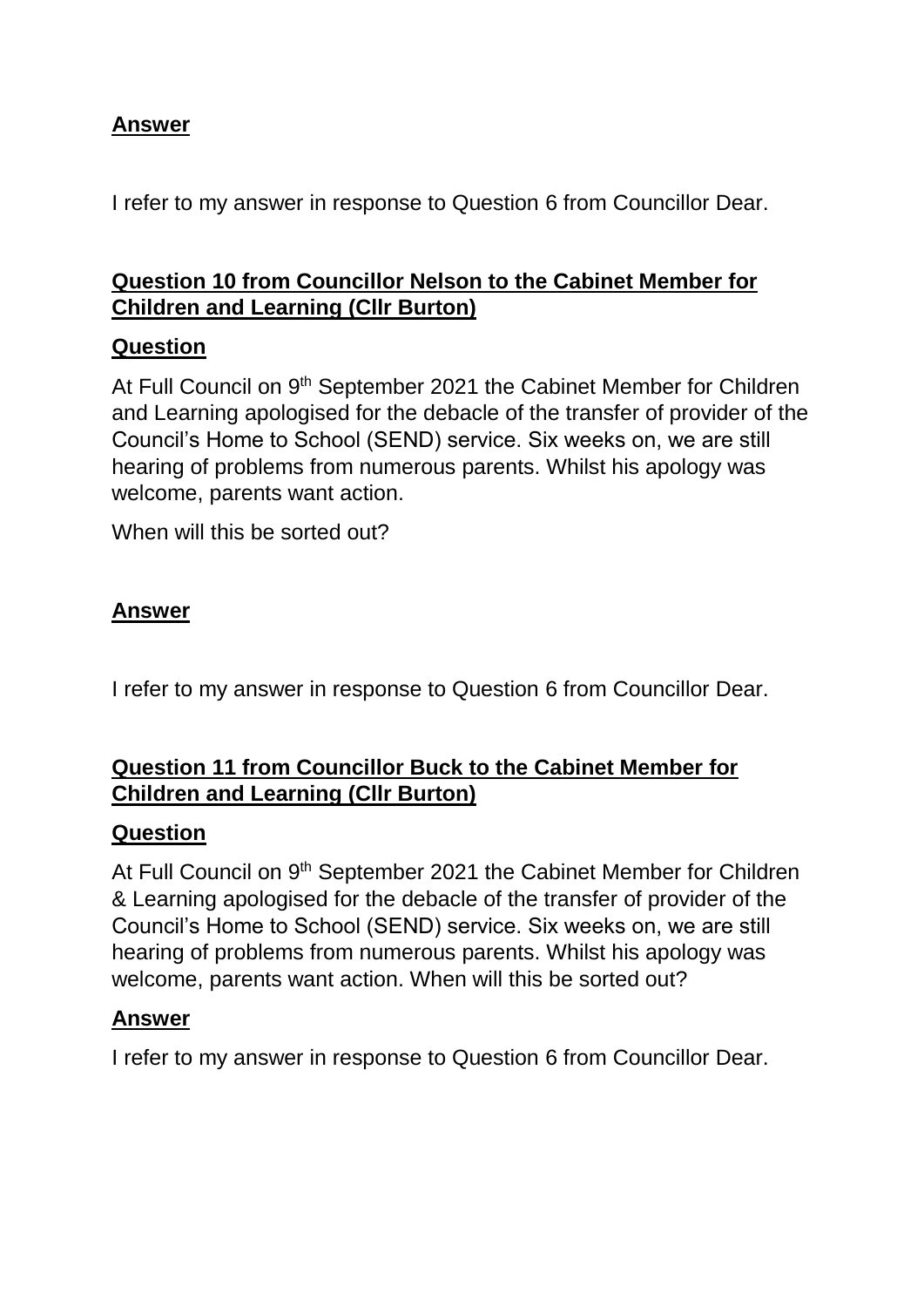# **Question 12 from Councillor Dent to the Cabinet Member for Transport, Asset Management and Inward Investment (Cllr Woodley)**

### **Question**

Could the cabinet member for tell me when was the last time rules around residents parking schemes were reviewed, specifically the limit on the number visitor permits?

### **Answer**

A new policy for Controlled Parking Zones was adopted in January 2021 which included a review of visitor permits; however, with any policy we continually review decision to ensure they reflect the requirements of the residents and the borough.

# **Question 13 from Councillor Dent to the Cabinet Member for Environment, Culture, Tourism and Planning (Cllr Mulroney)**

#### **Question**

Could the cabinet member tell me how the quality and standard of service provided by Fusion is monitored and assessed, in particular in regards to the reopening of services post lockdown?

### **Answer**

Fusion Lifestyle report to The Council at regular reviews regarding a variety of operational data such as customer feedback, number of participants, accidents, incidents, financial, repairs and maintenance. The data is challenged where necessary and is also used to inform changes to the services provided.

With regard to the reopening of services after lockdown, all sites had to be recommissioned and staffed again following redundancies. Fusion reopened SLTC initially and then all sites withing a few weeks and are operating on a demand led basis. This approach is to maximise financial viability given the leisure market continuing to adapt to significant change.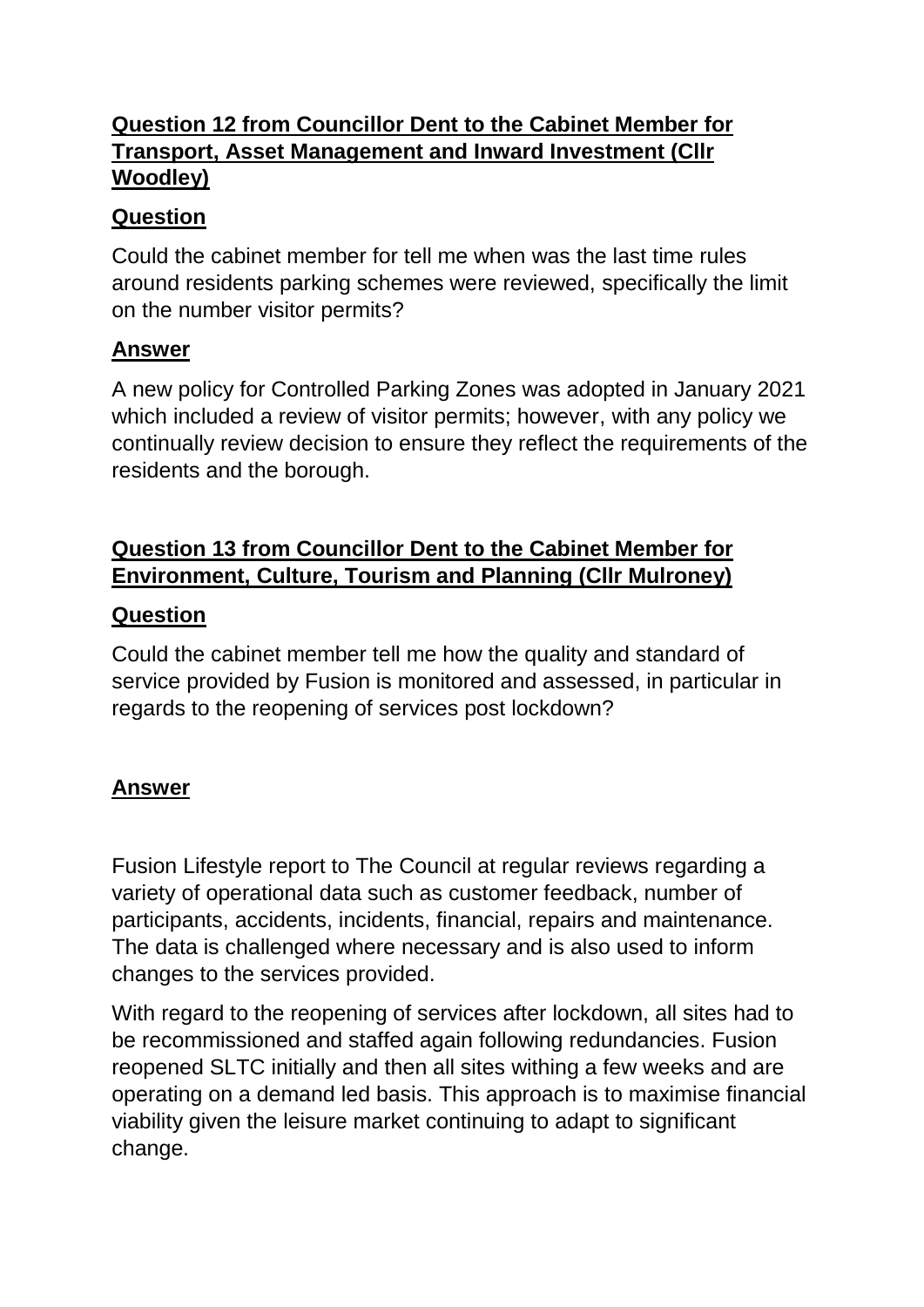# **Question 14 from Councillor Courtenay to the Cabinet Member for Corporate Services and Performance Delivery (Cllr Collins)**

#### **Question**

Could the Cabinet Member explain what went wrong in the two and a half years (between March 2019, the Cabinet decision to appoint Joint Venture Partner, and September 2021, the delayed commencement of the service) with the procurement, contractual obligations and preparation for the delivery of the Council's Passenger Transport Service, in particular, that of the Home to School (SEND) service?

### **Answer**

I refer to my answer in response to Question 7 from Councillor Nelson.

## **Question 15 from Councillor Courtenay to the Cabinet Member for Children and Learning (Cllr Burton)**

### **Question**

At Full Council on 9<sup>th</sup> September 2021 the Cabinet Member for Children & Learning apologised for the debacle of the transfer of provider of the Council's Home to School (SEND) service. Six weeks on, we are still hearing of problems from numerous parents. Whilst his apology was welcome, parents want action. When will this be sorted out?

#### **Answer**

I refer to my answer in response to Question 6 from Councillor Dear.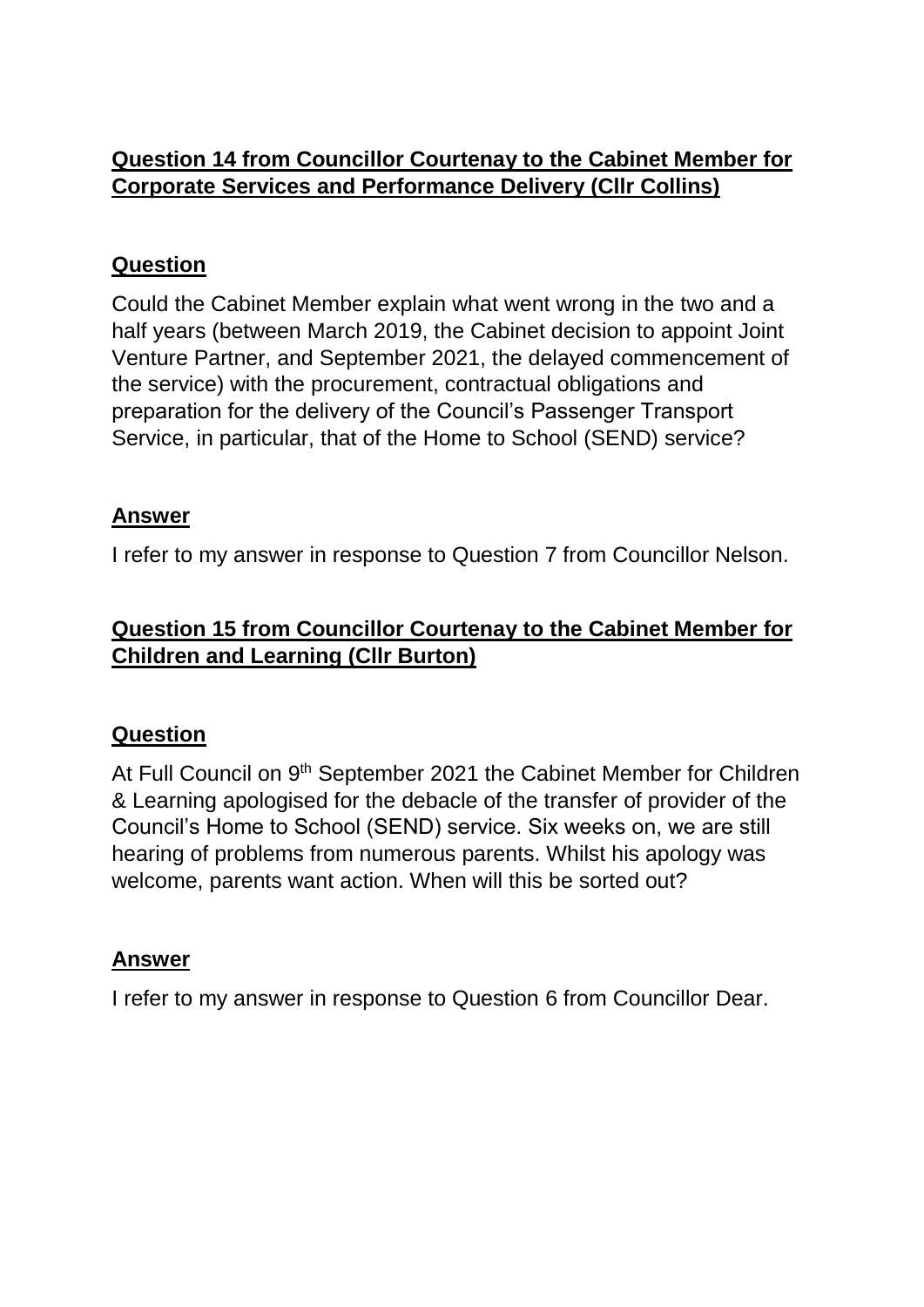## **Question 16 from Councillor Garne to the Cabinet Member for Children and Learning (Cllr Burton)**

#### **Question**

What does the Executive Councillor for Children and Learning consider to be the most important feature in the provision of home to school transport for vulnerable children?

#### **Answer**

Thank you, Cllr Garne, for your question.

As I stated in previous meetings, safe and effective transport to and from school that allows pupils to arrive ready to learn is fundamental. In this respect, to ensure that Vecteo improve on the poor performance, we have required them to put in place a range of measures including appropriate risk assessments and better communication with parents and families.

### **Question 17 from Councillor Cowdrey to the Cabinet Member for Corporate Services and Performance Delivery (Cllr Collins)**

### **Question**

I am aware that work is ongoing on the Southend Borough Council Website and would like to know what, in addition to the usual accessibility measures such as changing font size and translation widgets, measure have been taken or are planned to increase the sites accessibility for disabled residents and visitors as well as those who are less digitally able?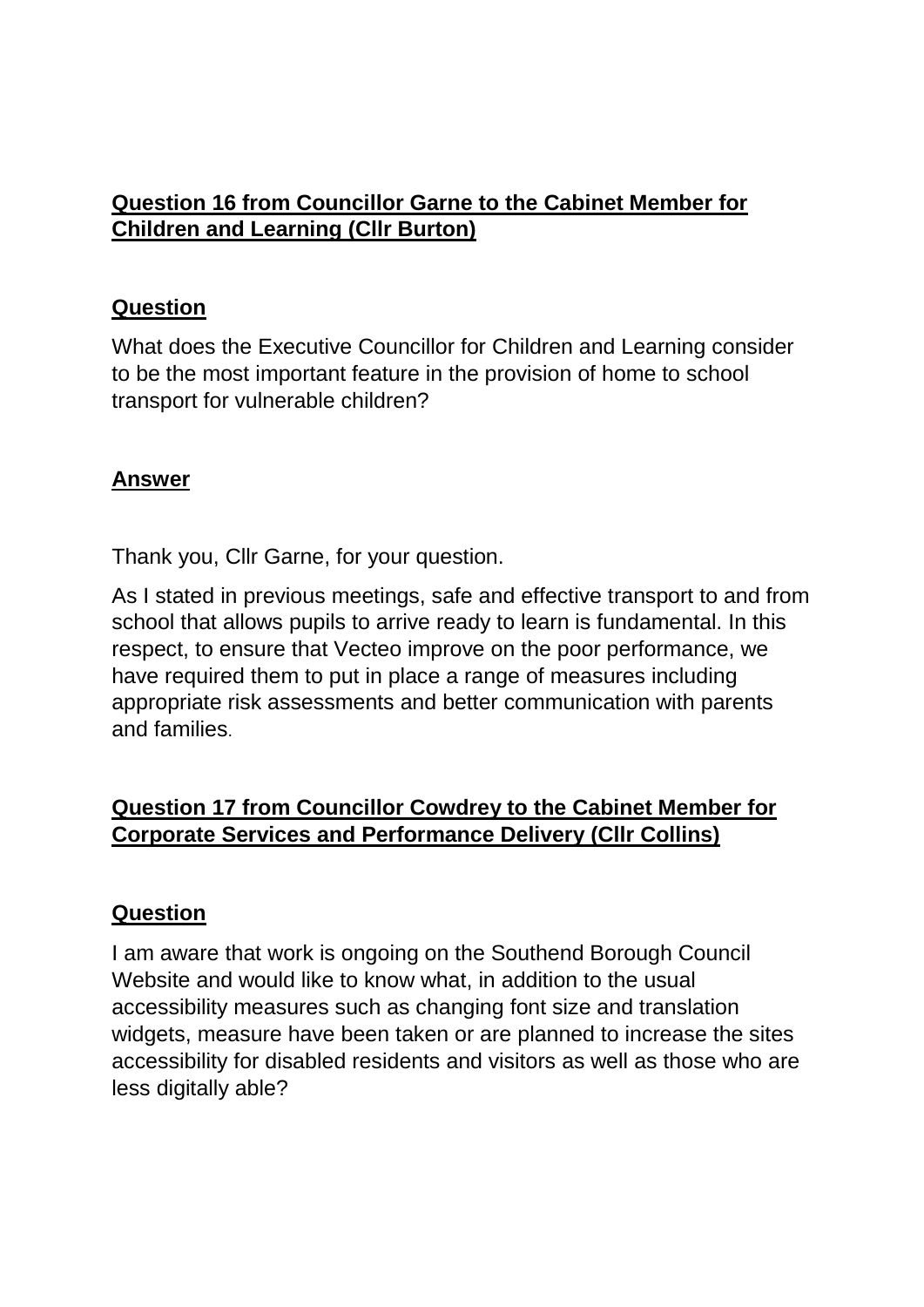Significant work has been undertaken and continues to be undertaken to ensure the corporate website is accessible to all residents.

May 2020 – the entire website was relaunched on to a new platform, which meant that back-end technical accessibility criteria, required by law, were met (WCAG2.1 AA criteria). This included:

- Code behind buttons readable by screen readers for those with sight impairments
- Colour contrast on the web design increased to comply with the **regulations**
- Simplified user journeys, especially to core content
- Ability to navigate the site using a keyboard, for those who are unable to use a mouse
- Focus for navigation visible (and many more technical back-end improvements)

A new on-site search tool was added to improve the user experience in finding content

- Increased ability our end to modify search results, ensuring core content is as easy as possible to find

On-page content has been, and continues to be systematically reworked to ensure

- Reading age of 9
- Images have alt-text for those who can't see them
- Graphs or diagrams have captions to explain what the data is and means

Pdfs – removing wherever possible, and placing content on web pages where it is easily found and read, and is accessible to screen reading software

- over 3,000 pdfs have been removed from the website
- This work is ongoing due to so many pdfs being on the site (this is a challenge, but one we are working though)
- New sections created for content previously buried in pdfs, for example: [The Future of Southend High Street –](https://www.southend.gov.uk/homepage/447/the-future-of-southend-high-street) Southend-on-Sea [Borough Council](https://www.southend.gov.uk/homepage/447/the-future-of-southend-high-street) and [Council Tax Bands and Charges –](https://www.southend.gov.uk/council-tax-bands-charges) [Southend-on-Sea Borough Council](https://www.southend.gov.uk/council-tax-bands-charges) and [Active and Involved –](https://www.southend.gov.uk/southend-2050-7/annual-report/5) Annual Report 2020/21 – [Southend-on-Sea Borough Council](https://www.southend.gov.uk/southend-2050-7/annual-report/5)